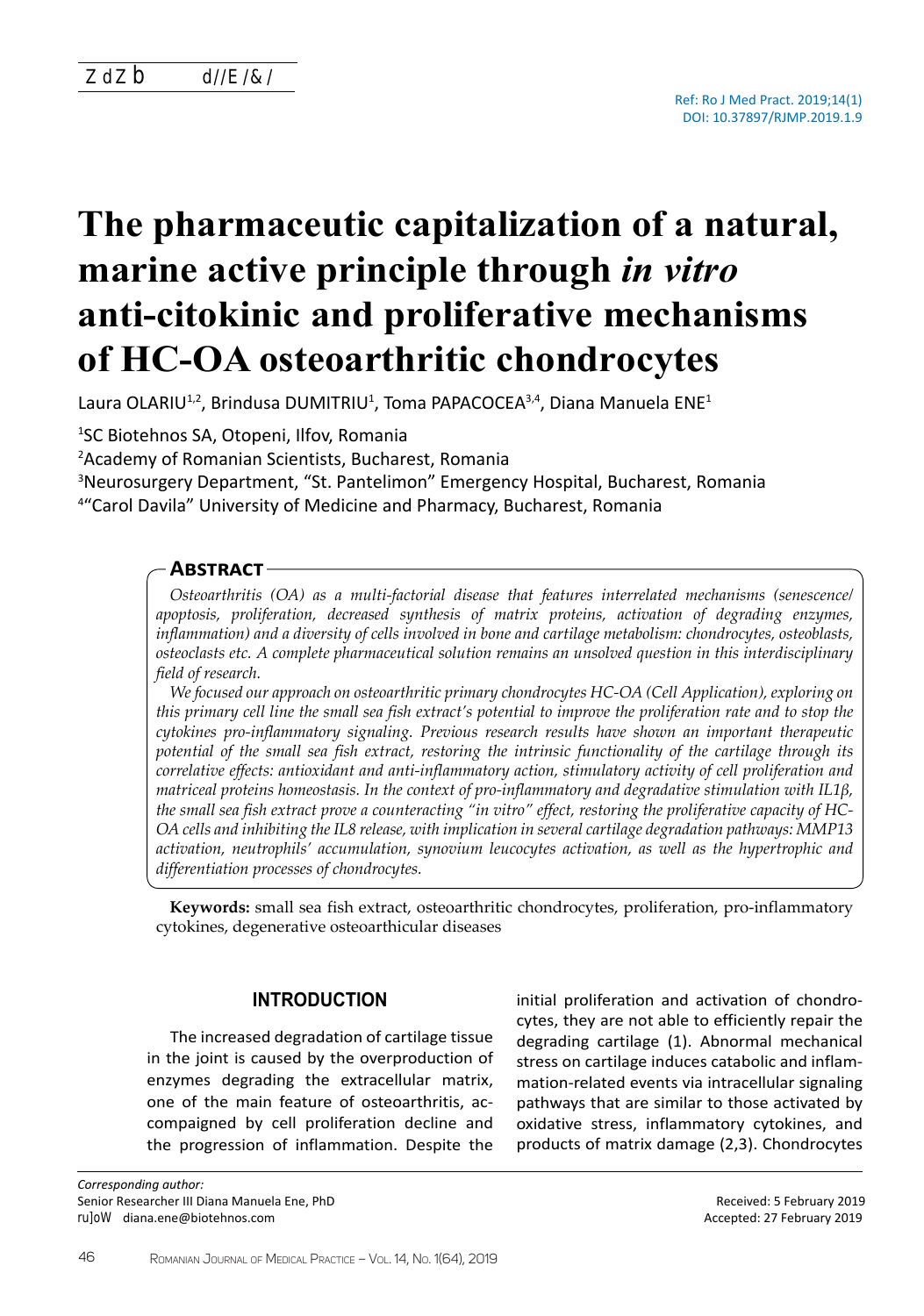express cytokines and their receptors, as well as MMP-13 and type II collagen cleavage epitopes in regions of matrix depletion in osteoarthritic cartilage. Inflammatory stimuli can also increase either ADAMTS4 or 5 or both, in different experimental models (4,5). Inflammatory cytokines may also induce chemokines, including IL-8, and other cytokines such as IL-6, leukemia inhibitory factor, IL-17, and IL-18. Many of these factors synergize with one another in promoting chondrocyte catabolic responses (6,7,8).

Osteoarthritis (OA) constitutes a widespread health problem and a complete pharmaceutical solution, acting on the main biological mechanisms (chondrocyte senescence or apoptosis, proliferation, decreased synthesis of cartilage matrix proteins, inflammation), remains an unsolved question in the interdisciplinary field of cartilage and bone tissue research.

Alflutop® is a Romanian original drug, haveing as active principle a standardised small sea fish extract, with chondro-restitutive action through the synergysm of its active components. Previous research results have shown an important therapeutic potential of the small sea fish extract, restoring the intrinsic functionality of the cartilage through its correlative efects: antioxidant and anti-inflammatory action, stimulatory activity of cell proliferation and matriceal proteins homeostasis (9,10).

# **MATERIALS AND METHODS**

Research conducted in SC Biotehnos SA identified new molecular and cellular targets of Alflutop®' s action, relevant in degenerative articular pathologies (11,12,13), but studies has to be continued due to the huge diversity of cells involved in bone diseases: chondrocytes, osteoblasts, osteoclasts etc.

We focused this approach on osteoarthritic primary chondrocytes HC-OA (Cell Application), exploring on this primary cell line the small sea fish extract potential to improve the proliferation rate and to stop the cytokines pro-inflammatory signaling.

*Cell culture* **– Human Chondrocytes Osteoarthritis – HC-OA (Cell Application)** – derived from human articular cartilage of donors with OA. HC-OA provides a useful model to explore changes in chondrocyte metabolism in response to abnormal environment of the osteoarthritic joint. Cells were cultivated in Human Chondrocyte Growth Medium at 37°C, in 95% humidified

air and 5% CO<sub>2</sub> incubator. Cells were treated for 48h with different concentrations of small sea fish extract (codified CP) and detached through trypsinization (Trypsin/EDTA 0.1 g% – Sigma).

## *Chemical Reagents:*

- BD Cytometric Bead Array (CBA)- Human Inflammatory Cytokines kit *(BD Pharmingen)*
- Cell Cycle sequentiation (BD Cycletest Plus DNA kit - 340242);

## *Methods:*

**Cell cycle sequentiation, especially the evaluation of mitotic phases: S-** DNA synthesis phase and **G2/M** – the entry in mitosis. The identification of DNA replication cycle is done applying nuclei fluorescence labeling with propidium iodide, followed by flow-cytometric quantification.

## **Extracellular pro-inflammatory cytokines quantification by flow cytometry (14):**

The simultaneous detection of several soluble analytes (inflammatory cytokines) is done through versatile technique that uses a series of discrete fluorescence intensity particles with a capture surface coated with specific antibodies for IL-8, IL-6, IL1 etc. The capture beads, the conjugated detection antibodies and the recombinant standards or assay samples are incubated together to form a sandwich complex that is visualized in APC-A / PE-A coordinates following acquisition of flow cytometry. Analysis of fluorescence histograms and interpolation of values on calibration curves is performed with FCAP Beads Array software.

#### **Equipment***:*

- Flow cytometer FACS CANTO II (Becton-Dickinson) with DIVA 6.1., FCS Express and FCAP Array softwares.
- Experiments were performed in triplicate and mean values ± standard deviation were considered. Graphic representations include the standard deviations between experiments.

## **RESULTS**

The experimental design is oriented to evaluate the proliferative status of HC-OA cells, in unstimulated conditions, compared with a pro-inflammatory and pro-degradative context induced through IL-1beta stimulation (10 ng/ ml, 24 h). Cells were cultivated 48 h prior the addition of the standardized small sea fish extract (codified CP) and another 48 h with the extract and the corresponding solvent control.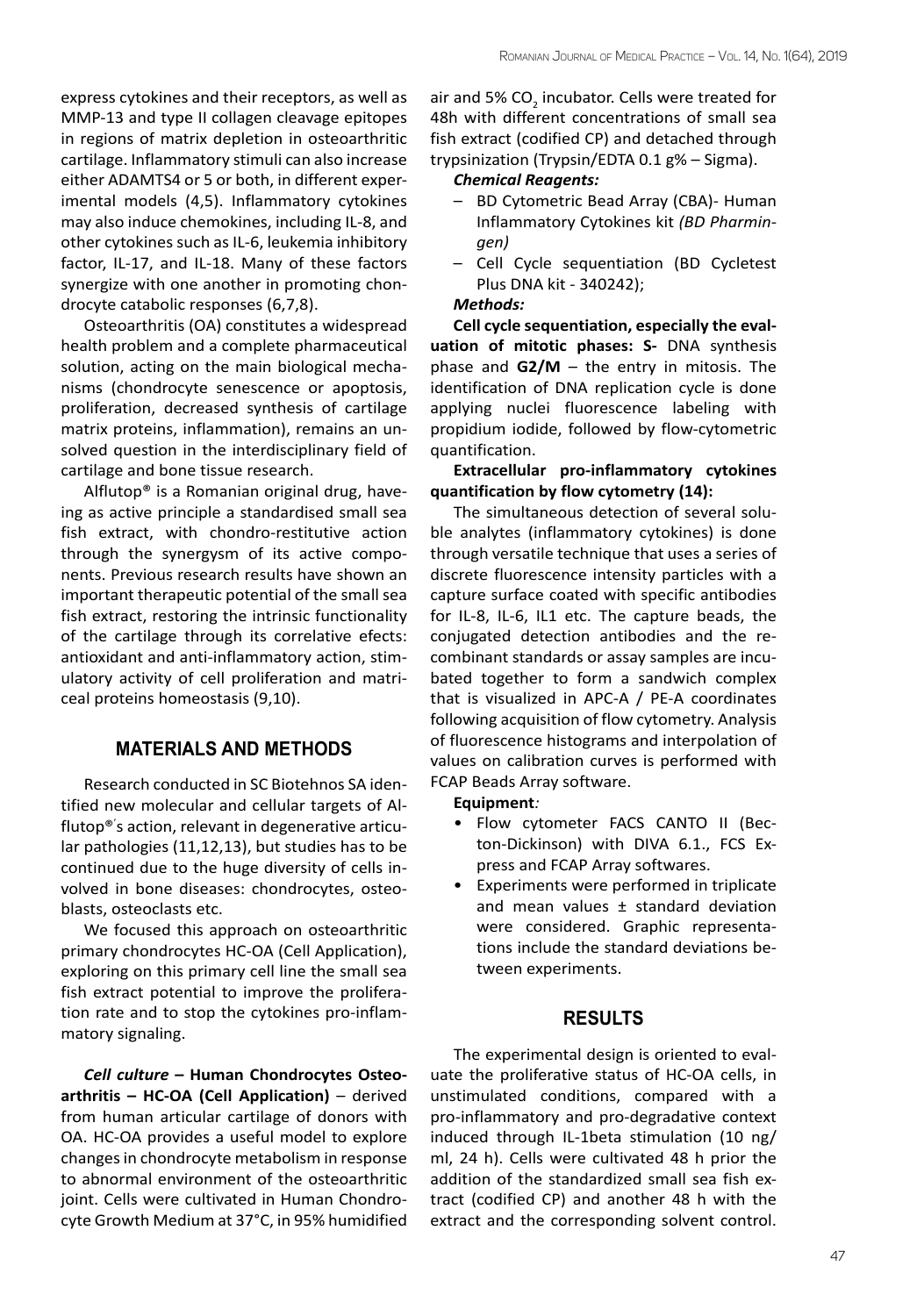| 2nd passage;<br>48 h treatment |              |      |       | 2 days treatment without stimulation |                           | Stimulation ILIbeta 10 ng/mll 24 h |      |       |                  |                           |  |
|--------------------------------|--------------|------|-------|--------------------------------------|---------------------------|------------------------------------|------|-------|------------------|---------------------------|--|
|                                | %G0/G1<br>%S |      | %G2/M | %S+%G2/M                             | Variation S<br>$\pm$ G2/M | %G0/G1                             | %S   | %G2/M | %S±%G2/M         | Variation S<br>$\pm$ G2/M |  |
| Control cells                  | 91.3         | 4.76 | 3.94  | $8.7 \pm 0.245$                      | 100                       | 91.74                              | 4.81 | 3.45  | $8.26 \pm 0.118$ | 100                       |  |
| Solvent control 0.2%           | 92.09        | 4.65 | 3.27  | $7.92 \pm 0.2$                       | 83.9                      | 91.04                              | 5.04 | 3.92  | $8.96 \pm 0.151$ | 108.47                    |  |
| Solvent control 0.02%          | 91.55        | 4.49 | 3.96  | $8.45 \pm 0.094$                     | 89.89                     | 92.69                              | 4.03 | 3.29  | $7.32 \pm 0.163$ | 88.62                     |  |
| CP 0.2%                        | 92.06        | 4.44 | 3.5   | 7.94 ±0.167                          | 84.47                     | 92.82                              | 3.54 | 3.64  | $7.18 \pm 0.033$ | 86.92                     |  |
| CP 0.02%                       | 93.28        | 3.2  | 3.52  | $6.72 \pm 0.184$                     | 71.49                     | 92.27                              | 3.96 | 3.77  | $7.73 \pm 0.167$ | 93.58                     |  |





*Figure 1. Mitotic phases' evolution modulated by the fish extract (CP) – passage 2*

We had to mention that IL-1β is one of the main promoters of the degradation of cartilage, inducing metalloproteinases activation and pro-inflammatory response in osteoarthritis Results are presented in the tables and figures below. The effects were appreciated as % of variation compared with the cellular control.

Differences of cellular behavior upon IL1-beta stimulation were highlighted in fig. 4, regarding the variation of mitotic progression (cellular % in S and G2/M cell cycle phases). We had to mention that IL-1β is one of the main promoters of the degradation of cartilage, inducing metalloproteinases activation and pro-inflammatory response in osteoarthritis.



*Figure 2. Mitotic phases' evolution modulated by the fish extract (CP) – passage3*

#### *Table 2. HC-OA proliferative status express as cell cycle phases - passage 3*

| 3nd passage;<br>48 h treatment |        |       |       | 2 days treatment without stimulation  |         | Stimulation ILIbeta 10 ng/mll 24 h |       |       |                   |                           |  |  |
|--------------------------------|--------|-------|-------|---------------------------------------|---------|------------------------------------|-------|-------|-------------------|---------------------------|--|--|
|                                | %G0/G1 | %S    | %G2/M | Variation S<br>%S+%G2/M<br>$\pm$ G2/M |         | %G0/G1                             | %S    | %G2/M | %S±%G2/M          | Variation S<br>$\pm$ G2/M |  |  |
| Control cells                  | 92.81  | 4.04  | 3.51  | 7.55±0.368                            | 100     | 74.03                              | 22.21 | 3.76  | 25.97±0.396       | 100                       |  |  |
| Solvent control 0.2%           | 91.09  | 5.71  | 3.2   | $8.91 \pm 0.073$                      | 118.013 | 88.75                              | 6.41  | 4.85  | $11.26 \pm 0.159$ | 43.36                     |  |  |
| Solvent control 0.02%          | 83.57  | 11.82 | 4.61  | 16.43±0.469                           | 217.616 | 80.62                              | 15.78 | 3.6   | 19.38±0.237       | 74.62                     |  |  |
| CP 0.2%                        | 83.14  | 12.99 | 3.87  | 16.86±0.159                           | 223.311 | 92.18                              | 3.59  | 4.24  | 7.83±0.233        | 30.15                     |  |  |
| CP 0.02%                       | 81.33  | 15.45 | 3.22  | 18.67±0.082                           | 247.285 | 85.52                              | 9.64  | 4.84  | 14.48±0.155       | 55.76                     |  |  |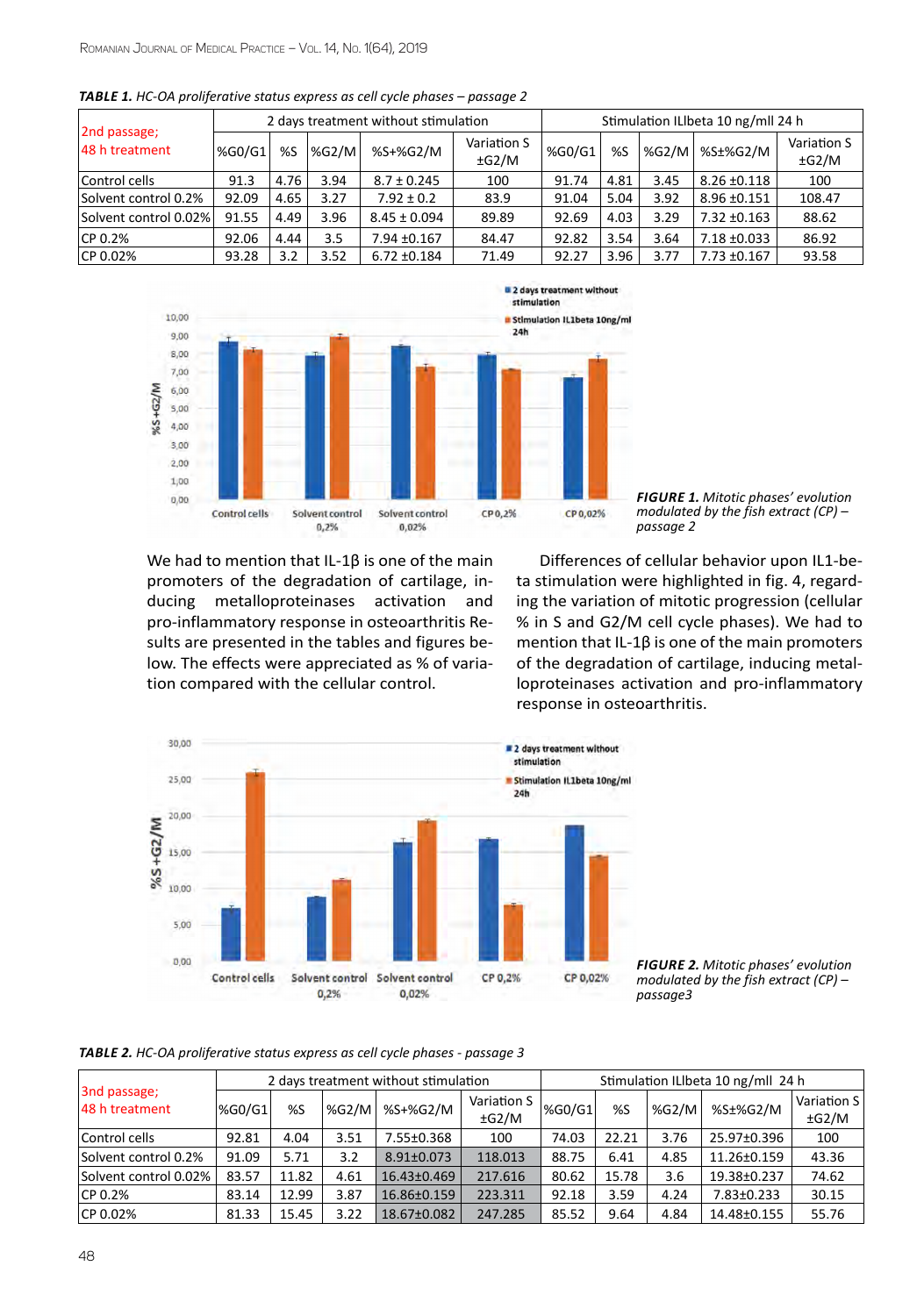| 6nd passage;<br>48 h treatment |               |       |        | 2 days treatment without stimulation |                           | Stimulation ILIbeta 10 ng/mll 24 h |        |       |                  |                           |  |  |
|--------------------------------|---------------|-------|--------|--------------------------------------|---------------------------|------------------------------------|--------|-------|------------------|---------------------------|--|--|
|                                | <b>%G0/G1</b> | %S    | l%G2/M | %S+%G2/M                             | Variation S<br>$\pm$ G2/M | %G0/G1                             | %S     | %G2/M | %S±%G2/M         | Variation S<br>$\pm$ G2/M |  |  |
| Control cells                  | 86.53         | 10.05 | 3.42   | 13.47±0.163                          | 100                       | 88.92                              | 6.48   | 4.61  | 11.09±0.245      | 100                       |  |  |
| Solvent control 0.2%           | 91.33         | 6.37  | 2.3    | 8.67±0.245                           | 61.02                     | 87.5                               | 8.72   | 3.78  | 12.5± 0.041      | 112.71                    |  |  |
| Solvent control 0.02%          | 87.05         | 9.28  | 3.67   | 12.95±0.122                          | 68.89                     | 89.47                              | 6.33   | 4.2   | 10.53±0.139      | 94.95                     |  |  |
| CP 0.2%                        | 74.7          | 18.81 | 6.49   | $25.3 \pm 0.327$                     | 139.64                    | 71.61                              | 19.811 | 8.59  | $28.4 \pm 0.245$ | 256.09                    |  |  |
| CP 0.02%                       | 74.02         | 17.01 | 8.97   | 25.98±0.057                          | 162.93                    | 72.24                              | 17.43  | 10.33 | 27.76±0.163      | 250.32                    |  |  |

*Table 3. HC-OA proliferative status express as cell cycle phases- passage 6*





*Figure 3. Mitotic phases' evolution modulated by the fish extract (CP) – passage 6*

*Figure 4. HC-OA chondrocytes ageing correlated with the proliferative response to IL1-beta stimulation*

The pro-inflammatory response of IL1-beta stimulation was quantified in the terms of IL6, Il8, IL1-alpha and IL1-beta extracellular release, as main mediators of osteoarthicular inflammation. Cytokines are transiently produced by most cells, including chondrocytes, in response to cellular activation signals. They produce effects in the paracrine manner on the adjacent tissue or cells, or on the cells from which they were secreted, in the autocrine manner. TNF-α and IL-1 do not act isolated, but as a result of IL6 and IL8 interaction, producing chain reactions (metalloproteinase production, activation of reactive oxygen species etc.), resulting cartilage degradation (15).

IL6, besides the role of active participant in degenerative joint processes, has pluripotent functions in immunomodulation, regulation of cell growth and differentiation, induction of inflammation (16).

Studies of extracellular pro-inflammatory cytokines have been performed on the osteoarthritic chondrocyte cell line at different passages. The results obtained are presented in the tables below, with a special mention for IL1β. In series stimulated with IL1-beta 10ng/ml we cal-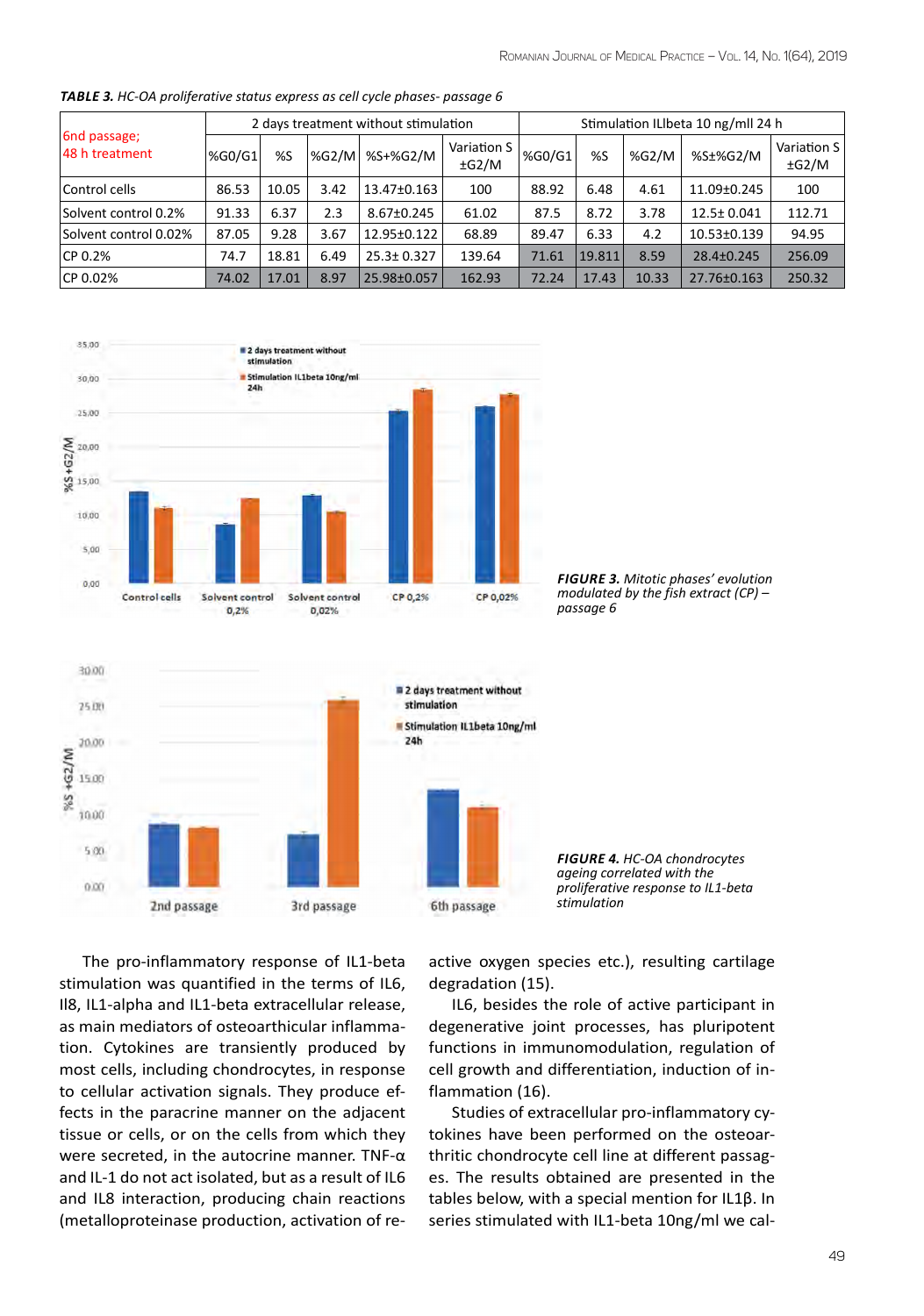| 2nd passage;<br>48 h treatment |                   | IL8(pg/ml)             |                |                   | IL6(pg/ml)     |                |                   | Hlalfa (pg/ml)  |                | IL1 beta (pg/ml)  |                |                  |  |
|--------------------------------|-------------------|------------------------|----------------|-------------------|----------------|----------------|-------------------|-----------------|----------------|-------------------|----------------|------------------|--|
|                                | unstimu-<br>lated | stimulated             | %<br>variation | unstimu-<br>lated | stimulated     | %<br>variation | unstimu-<br>lated | stimu-<br>lated | %<br>variation | unstimu-<br>lated | stimulated     | %<br>  variation |  |
| <b>Control cells</b>           | 7254.57           | 41231.48+8.16          | 100.00         | 552.51            | 8497.46±11.08  | 100.00         | 513.58            | 681.02±16.33    | 100.00         | 1323.13           | 1493.13±31.13  | 100.00           |  |
| Solvent control 0.2%           | 7404.02           | 41651.98±9.80          | 101.00         | 639.89            | 8569.87±16.33  | 100.90         | 844.58            | 633.35±24.21    | 93.00          | 1563.76           | .1459.17±23.75 | 97.70            |  |
| Solvent control 0.02%          | 8969.92           | $ 10315.69 \pm 12.17 $ | 978.00         | 763.87            | 8517.23±15.51  | 100.20         | 696.55            | 600.52±16.33    | 88.20          | 1436.76           | 1414.41±15.92  | 94.70            |  |
| CP 0.2%                        | 7027.96           | 19518.73±4.70          | 95.80          | 639.89            | 88883.41±24.49 | 104.50         | 711.92            | 665.32±13.06    | 97.70          | 1414.41           | 1504.6±14.40   | 100.80           |  |
| CP 0.02%                       | 7404.02           | 18315.69±10.61         | 92.90          | 569.89            | 8490.87±17.95  | 99.90          | 681.02            | 649.43±40.82    | 95.40          | 1436.76           | 1436.76±27.88  | 96.20            |  |

#### *Tabel 4. HC-OA Cytokines profile at passage 2*

*Tabel 5. HC-OA Cytokines profile at passage 3*

| 3nd passage;<br>48 h treatment |                   | IL8(pg/ml)      | IL6(pg/ml)   |                   |               |              | IL1 alia $(pg/ml)$ |                 | IL1 beta (pg/ml) |                   |                 |               |
|--------------------------------|-------------------|-----------------|--------------|-------------------|---------------|--------------|--------------------|-----------------|------------------|-------------------|-----------------|---------------|
|                                | unstimul-<br>ated | stimulated      | %<br>variati | unstimu-<br>lated | stimulated    | %<br>variati | unstimu-<br>lated  | stimu-<br>lated | %<br>variati     | unstimu-<br>lated | stimu-<br>lated | %<br>variatic |
| Control cells                  | 6798.37           | 41784.72±61.24  | 100          | 517.92            | 8925.56±26.96 | 100          | 633.35±40.27       | 649.32          | 100              | 1459.17           | 1436.76±25.07   | 100           |
| Solvent control 0.2%           | 6875.24           | 41737.3±32.21   | 99.9         | 817.44            | 8766.29±50.92 | 98.2         | 416.25±22.61       | 617.05          | 95               | 1436.76           | 1369.4±40.82    | 95.3          |
| Solvent control 0.02%          | 8204.11           | 41547.33±94.14  | 99.4         | 970.19            | 8746.72±38.26 | 98           | 764.6±22.54        | 681.02          | 104.9            | 1481.75           | 1601.32±25.89   | 111           |
| CP 0.2%                        | 8764.26           | 30906.67 ±46.28 | 74           | 1386.33           | 8831.42±36.84 | 98.9         | 815.84±46.65       | 657.17          | 101.2            | 1747.23           | 1504.6±22.13    | 104.7         |
| CP 0.02%                       | 7478.27           | 37975.82±61.24  | 90.9         | 763.87            | 8909.36±27.55 | 99.8         | 522.65±16.08       | 566.68          | 87.3             | 1425.58           | 1425.58±25.30   | 99.2          |

*Table 6. HC-OA Cytokines profile at passage 6*

| <b>6nd passage;</b><br>48 h treatment |                   | IL8(pg/ml)     |                | IL6(pg/ml)        |               |                |                   | ILlalfa (pg/ml) |                | IL1 beta (pg/ml)  |               |                |  |
|---------------------------------------|-------------------|----------------|----------------|-------------------|---------------|----------------|-------------------|-----------------|----------------|-------------------|---------------|----------------|--|
|                                       | unstimu-<br>lated | stimulated     | %<br>variation | unstimu-<br>lated | stimulated    | %<br>variation | unstimu-<br>lated | stimulated      | %<br>variatior | unstimu-<br>lated | stimulated    | %<br>variatior |  |
| Control cells                         | 8969.92           | 41499.66+43.79 | 100.00         | 1440.59           | 9009.67+43.41 | 100.00         | 649.43            | 711.92±18.47    | 100.00         | 1504.60           | 1459.17±50.78 | 100.00         |  |
| Solvent control 0.2%                  | 7772.18           | 42819.94+28.50 | 103.20         | 871.22            | 8707.53±26.32 | 96.60          | 696.55            | 717.05+32.79    | 100.70         | 1459.17           | 1436.76+40.38 | 98.50          |  |
| Solvent control 0.02%                 | 7103.83           | 40766.88+56.60 | 98.20          | 1042.40           | 8424.84+28.77 | 93.50          | 772.00            | 681.02±39.56    | 95.70          | 1551<br>. 63      | 1576.07+31.92 | 108.00         |  |
| CP 0.2%                               | 7917.33           | 40453.64+45.76 | 97.50          | 1268.65           | 8736.92±29.49 | 97.00          | 711.92            | 742.22±32.06    | 104.30         | 1576.07           | 1504.6+17.20  | 103.10         |  |
| CP 0.02%                              | 8345.79           | 40864.18+52.81 | 98.50          | 1205.26           | 8746.72±46.96 | 97.10          | 583.74            | 681.02±32.20    | 95.70          | 1369.40           | 1481.75±36.6  | 101.50         |  |

culated this cytokine concentration subtracting this value from the final result.

## **DISCUSSION**

IL-1β is one of the most important cytokine involved in osteoarthritis pathogenesis and it is widely used for in vitro inflammation models, to screen drugs or natural compounds. IL-1 is capable of inducing chondrocytes and synovial cells to synthesize MMPs, suppresses the synthesis of type II collagen and proteoglycans, and inhibits transforming growth factor-ß stimulated chondrocyte proliferation. It acts through an in situ mechanism, in a paracrine or in an autocrine way (17).

Our study on the primary line of osteoarthritic chondrocytes reveals different effects of IL-1 stimulation, dependent of the cell evolution, from the beginning of cell maturity (passage 2), to the functional status decline (passage 6).

The HC-OA cell line is form of primary cells from osteoarthritic patients and has a limited time of preserving the normal physiological status, including the proliferative one.(fig.no.1). This is the reason of the decrease of responsivity at the higher passages. At passage 2, the IL1-β stimulation doesn't disturb the mitotic rate. The stimulation effect is counteracted at this level by the cellular intrinsic regulatory mechanisms. At passage 3, the IL1-beta stimulation accelerates the DNA synthesis, leading to hypertrophic chondrocytes. In this case, the fish extract (CP) stimulates the cells division only in the unstimulated conditions, and decrease the proliferation in IL-1β activated cells, preventing the abnormal bone formation. At the  $6<sup>th</sup>$  passage, when the proliferation rate is lower and metabolic status decline, CP activates the osteoarthritic chondrocytes turn-over in both stimulated and unstimulated experimental series. This is a significant action, considering that osteoarthritis is charac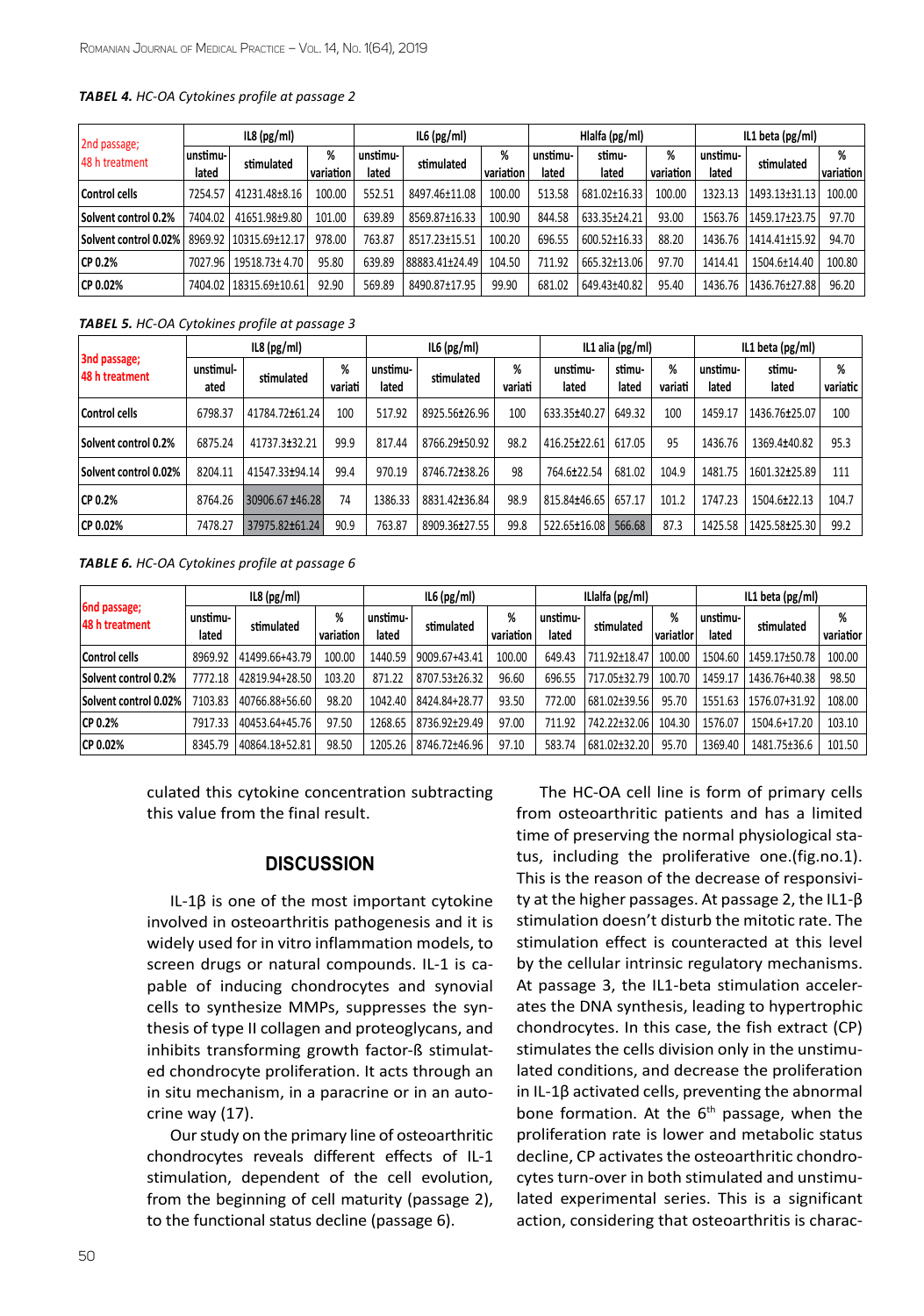terized by the endochondral ossification and by a "senescence-associated secretory phenotype "characterized by the secretion of interleukin-1 (IL-1) and interleukin-6 (IL-6), as well as matrix metalloproteinase-3 (MMP-3) and-13 (MMP-13), and the regenerative capacity of OA chondrocytes is lost (18). We must remark that the fish extract doesn't stimulates the mature chondrocytes that have a normal division cycle, but only the cells that are in a decline state.

IL-1β production was detected in medial and lateral primary chondrocyte cultures; however, the concentration of this cytokine was highest in the cultures established from the region of greatest pathology. (19) It was demonstrated that IL-1beta is the initiator of several cascades of pro- inflammatory cytokines, IL-6 and IL8 being the most significant. IL8 expression in human osteoarthritic chondrocytes is a clinical predictive marker and a possible target, in the treatment of arthritic diseases (20).

We decided to monitor in our experimental design IL6 and IL8 release, as essential promoters of the inflammatory response, as well as the two IL1cytokines, IL1α and IL1β There are scientific evidences that indicate increased IL-1 $\alpha$  in cartilage is associated with early degenerative changes, suggesting an autocrine/paracrine role for this cytokine in osteoarthritic pathogenesis (21). The other similar protein, IL1 $\beta$  is the more potent form of the pro-degradative cytokine IL1, both having synergistic effect in cartilage injuries (22).

Our "in vitro" study reveals only a slow response in terms of IL1 autocrine stimulation in the metabolic active status of the cells (passages 2 and 3), but a very high release of IL6 and IL8 after a 24h pro-inflammatory conditions (IL1 paracrine stimulation of cytokines) in every stage of osteoarthritic chondrocytes development. The fish extract is not active at passage 2, or at the ending of osteoarthritic chondrocytes development (passage 6). It inhibits IL8 release from HC-OA cells cultivated at passage 3, a mature stage of cell development, an importing effect having in mind the role of IL8 chemokine in MMP13activation, neutrophils' accumulation, synovium leucocytes activation, as well as the hypertrophic and differentiation processes of chondrocytes.

These effects could be compared with the others reported by the scientific literature for compounds used as anti-cytokines agents in osteoarthritic therapy: glucosamine (23), schisandrin A (24), caffeic acid (25), diacerein (26) etc.

### **CONCLUSIONS**

The osteoarthritic chondrocytes – HC-OA, studied as cellular model for active principles interactions in disease, has proven biological relevance as responsiveness to pro-inflammatory stimulation and IL6 and IL8 release, as well as proliferative behavior function the stage of cellular development (passage 2 compared to passage 6).

In the context of pro-inflammatory and degradative stimulation with IL1β, the small sea fish extract prove a counteracting "in vitro" effect, restoring the proliferative capacity of HC-OA cells and inhibiting the IL8 release. These experimental data must be projected as an addition of a new cellular model with biological relevance in the background of already existing evidences on several standardized lines and primary cells (CHON-001, HCH-human normal chondrocytes). Results confirm on osteoarthritic chondrocytes the small sea fish extract's effects previously proved, especially the regeneration capacity and the anti-cytokine action.

Future experiments should explore the other interrelated metabolic pathways of osteoarthritic chondrocytes in order to explain and sustain the pharmacological action of the standardized fish extract on this cellular model.

#### **references**

- 1. MB Goldring, SR Goldring. Osteoarthritis. J Cell Phys, 213 (2007), pp. 626-634
- 2. P Bernstein, C Stich, A Jacobi, C Liebers. Expression pattern differences between osteoarthritic chondrocytes and mesenchymal stem cells during chondrogenic differentiation. [Osteoarthritis](https://www.sciencedirect.com/science/journal/10634584) [and Cartilage](https://www.sciencedirect.com/science/journal/10634584), [Volume 18, Issue 12](https://www.sciencedirect.com/science/journal/10634584/18/12), 2010, 1596-1607
- 3. T Papacocea, I Buraga, R Papacocea, AI Badarau, M Buraga, C Ciornei, G Mihai, I Stoian, D Adam. Antioxidant enzymespotential targets in intracerebral haemorrhage. *Farmacia,* 62(6), 1118-1125 (2014).
- 4. Gabay O, Sanchez C, Salvat C, Chevy F, Breton M, Nourissat G et al. (2010) Stigmasterol: A phytosterol with potential

anti-osteoarthritic properties. *Osteoarthritis Cartilage,* 18: 106–116

5. Sato T, Konomi K, Yamasaki S, Aratani S, Tsuchimochi K, Yokouchi M et al. (2006). Comparative analysis of gene expression profiles in intact and damaged regions of human osteoarthritic cartilage. Arthritis Rheum 54: 808–817